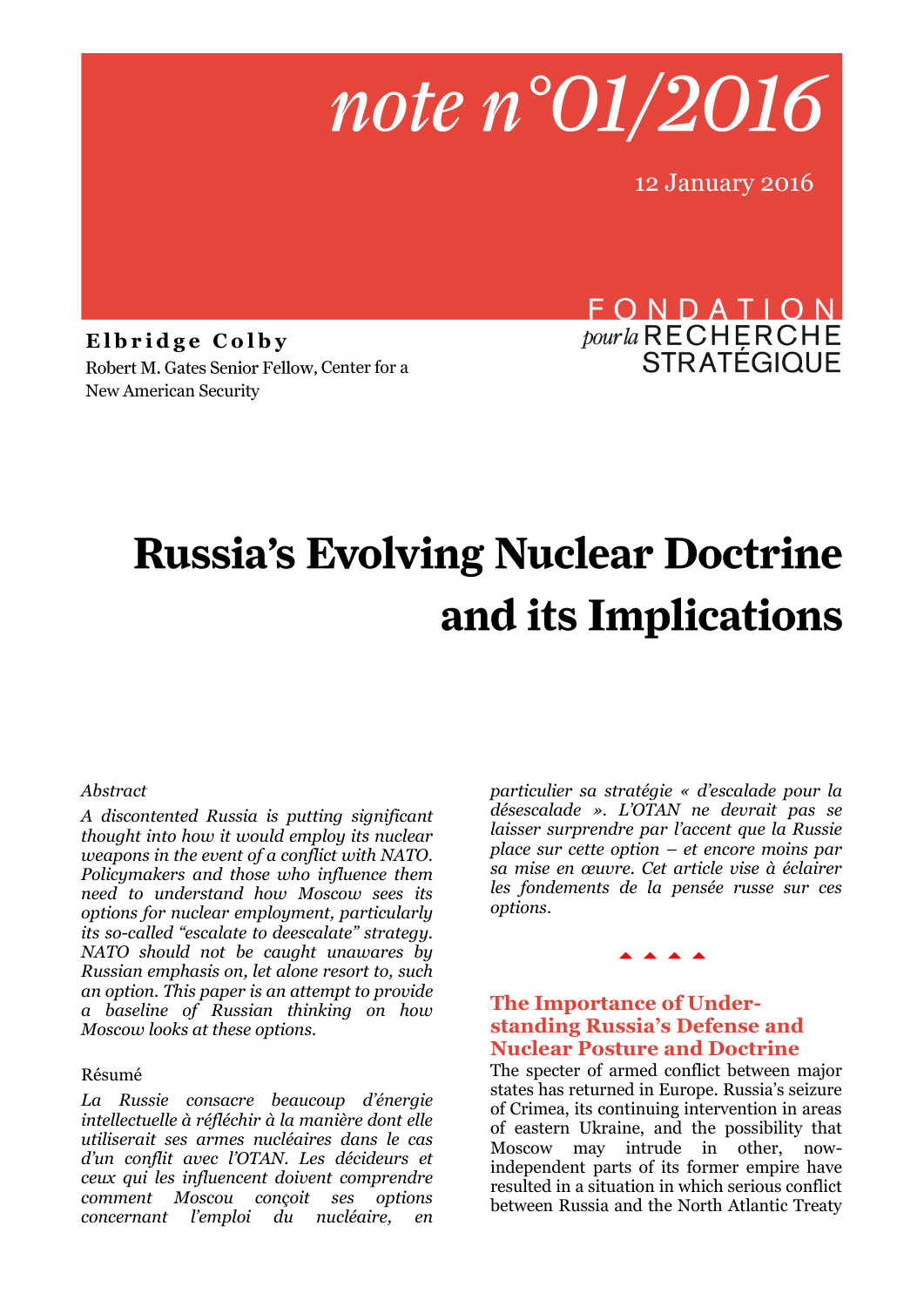Organization appears, even if highly undesirable, nonetheless a plausible prospect. While efforts to deescalate the ongoing standoff with Moscow and to prevent a longer-term hardening of animosity between NATO and Russia are very much in order, it is therefore nonetheless incumbent upon the Western Alliance to prepare for the possibility of conflict with Russia. Not only are such preparations important for deterrence of and defense against any Russian aggressiveness, they are also fully compatible with efforts to calm the situation and decrease the chances of war, since they should, by adding deterrent strength to NATO's position, also reduce the temptation the Russian leadership might feel to exploit any weakness the Western Alliance exhibits.

Most attention to strengthening NATO's defensive posture has focused on conventional forces, and particularly on demonstrating the will of the United States as well as the Alliance's collective resolve to resist Russian intrusions into or molestation of the sovereign territory and rights of NATO member states, particularly in and around the Baltic Sea.<sup>1</sup> Steps to buttress the Alliance's ability to repel Russian employment of smaller and more deniable forms of military and/or paramilitary force – such as the much-noted "little green men" – make sense. But sometimes implicit – and occasionally explicit – in the focus many put on the challenges posed by Russian para-

military and hybrid warfare capabilities is a conception that the use or implementation of higher-level military capabilities and doctrines, including those involving nuclear weapons, is unthinkable and therefore irrelevant in this ongoing crisis.<sup>2</sup>

This is a mistake. For a more intense conflict between NATO and Russia is, in fact, plausible.<sup>3</sup> The simplest reason is that escalation of a lower-level contest is possible, if not likely, not least because Russia plans to make such higher-order capabilities part of any broader war with NATO. Indeed, higher-echelon military capabilities are an integral and indeed central element of how Russia appears to plan to leverage its military forces for political and coercive gain as well as to employ these forces in the event of conflict with NATO. In other words, Russia at least plans and is posturing itself to take – or credibly threaten to take –  $a$ conflict with the West to higher levels, even if NATO would prefer not to do so. This has direct military and strategic implications in the event of outright conflict but it also could give Moscow substantial coercive leverage in a crisis, since even the credible threat to escalate – even without actually doing so – could give Russia the political upper hand.

Furthermore, a war between NATO and Russia might escalate to higher levels even if neither side wanted it to. Indeed, even a conflict that both sides sought to keep limited might escalate for a wide variety of reasons beyond the full control of the combatants. Such reasons might include a failure to understand or abide by each other's respective red lines, inadvertent escalation stemming from the nature of how the sides implement their military plans, and even simple accident.<sup>4</sup>

<sup>1.</sup> For a cataloguing of NATO and U.S. responses, see, for instance, North Atlantic Treaty Organization fact sheet, "NATO's Readiness Action Plan," May 2015, available at [http://www.nato.int/nato\\_static\\_fl2014/](http://www.nato.int/nato_static_fl2014/assets/pdf/pdf_2015_05/20150508_1505-Factsheet-RAP-en.pdf) [assets/pdf/pdf\\_2015\\_05/20150508\\_1505-Factsheet-](http://www.nato.int/nato_static_fl2014/assets/pdf/pdf_2015_05/20150508_1505-Factsheet-RAP-en.pdf)[RAP-en.pdf](http://www.nato.int/nato_static_fl2014/assets/pdf/pdf_2015_05/20150508_1505-Factsheet-RAP-en.pdf); White House Fact Sheet, "European Reassurance Initiative and Other Efforts in Support of NATO and Other Partners," June 3, 2014, available at https://www.whitehouse.gov/the-press[office/2014/06/03/fact-sheet-european-reassurance](https://www.whitehouse.gov/the-press-office/2014/06/03/fact-sheet-european-reassurance-initiative-and-other-us-efforts-support-)[initiative-and-other-us-efforts-support-.](https://www.whitehouse.gov/the-press-office/2014/06/03/fact-sheet-european-reassurance-initiative-and-other-us-efforts-support-) For updates on the U.S. European Reassurance Initiative, see http://www.eucom.mil/media-library/article/33026/ eucom-provides-update-on-the-european-reassuranceinitiative; [http://www.defensenews.com/story/](http://www.defensenews.com/story/defense/policy-budget/budget/2015/11/30/european-funding-fy17-budget-pentagon-russia-f35/76565666/) [defense/policy-budget/budget/2015/11/30/european](http://www.defensenews.com/story/defense/policy-budget/budget/2015/11/30/european-funding-fy17-budget-pentagon-russia-f35/76565666/)[funding-fy17-budget-pentagon-russia-f35/76565666/.](http://www.defensenews.com/story/defense/policy-budget/budget/2015/11/30/european-funding-fy17-budget-pentagon-russia-f35/76565666/) These efforts focus overwhelmingly on non-nuclear forces. NATO has been increasingly discussing nuclear issues, but these discussions do not yet appear to have resulted in significant modifications to NATO's nuclear posture or in light of Russia's evolved nuclear strategy. For NATO's formal statement, see NATO, "NATO's Nuclear Deterrence Policy and Forces," [http://](http://www.nato.int/cps/en/natohq/topics_50068.htm) [www.nato.int/cps/en/natohq/topics\\_50068.htm,](http://www.nato.int/cps/en/natohq/topics_50068.htm) which remains essentially unchanged sinced 2012. For NATO's deliberations, see, for instance, Geoff Dyer and Alex Barker, "Nuclear Deterrent on NATO Agenda Amid Rise in Russian Rhetoric," *The Financial Times*, June 25, 2015, available at [http://www.ft.com/intl/](http://www.ft.com/intl/cms/s/0/aa11ac16-1a8f-11e5-a130-2e7db721f996.html#axzz3vREBS0Sl) [c m s / s / 0 / a a 1 1 a c 1 6](http://www.ft.com/intl/cms/s/0/aa11ac16-1a8f-11e5-a130-2e7db721f996.html#axzz3vREBS0Sl) - 1 a 8 f - 1 1 e 5 - a 1 3 0 - [2e7db721f996.html#axzz3vREBS0Sl.](http://www.ft.com/intl/cms/s/0/aa11ac16-1a8f-11e5-a130-2e7db721f996.html#axzz3vREBS0Sl)

<sup>2.</sup> This point of view often proceeds from the idea that nuclear weapons are simply unusable as a practical matter. See, for a particularly blunt example of this line of thinking, Walter Pincus, "Old Nukes and Old Thinking," *The Washington Post*, November 17, 2014, available at http://www.washingtonpost.com/world/ n a tional-security/old-nukes-and-oldthinking/2014/11/17/79acf6dc-6c45-11e4-b053- 65cea7903f2e\_story.html

<sup>3.</sup> For a good, sober analysis of why this is so, see Paul J. Saunders, "No War With Russia? Don't Be So Sure," *The National Interest*, April 3, 2014, available at http://nationalinterest.org/commentary/no-war-russia -dont-be-so-sure-10177?page=show

<sup>4.</sup> For an excellent examination of this peril in the U.S.- Russia context, see Forrest Morgan, *Dancing with the Bear: Managing Escalation in a Conflict with Russia*. Paris: Institut Francais des Relations Internationales, Winter 2012. For a somewhat exaggerated argument along these lines, see Bruce Blair, "Could U.S.-Russia Tensions Go Nuclear?" *Politico*, November 27, 2015,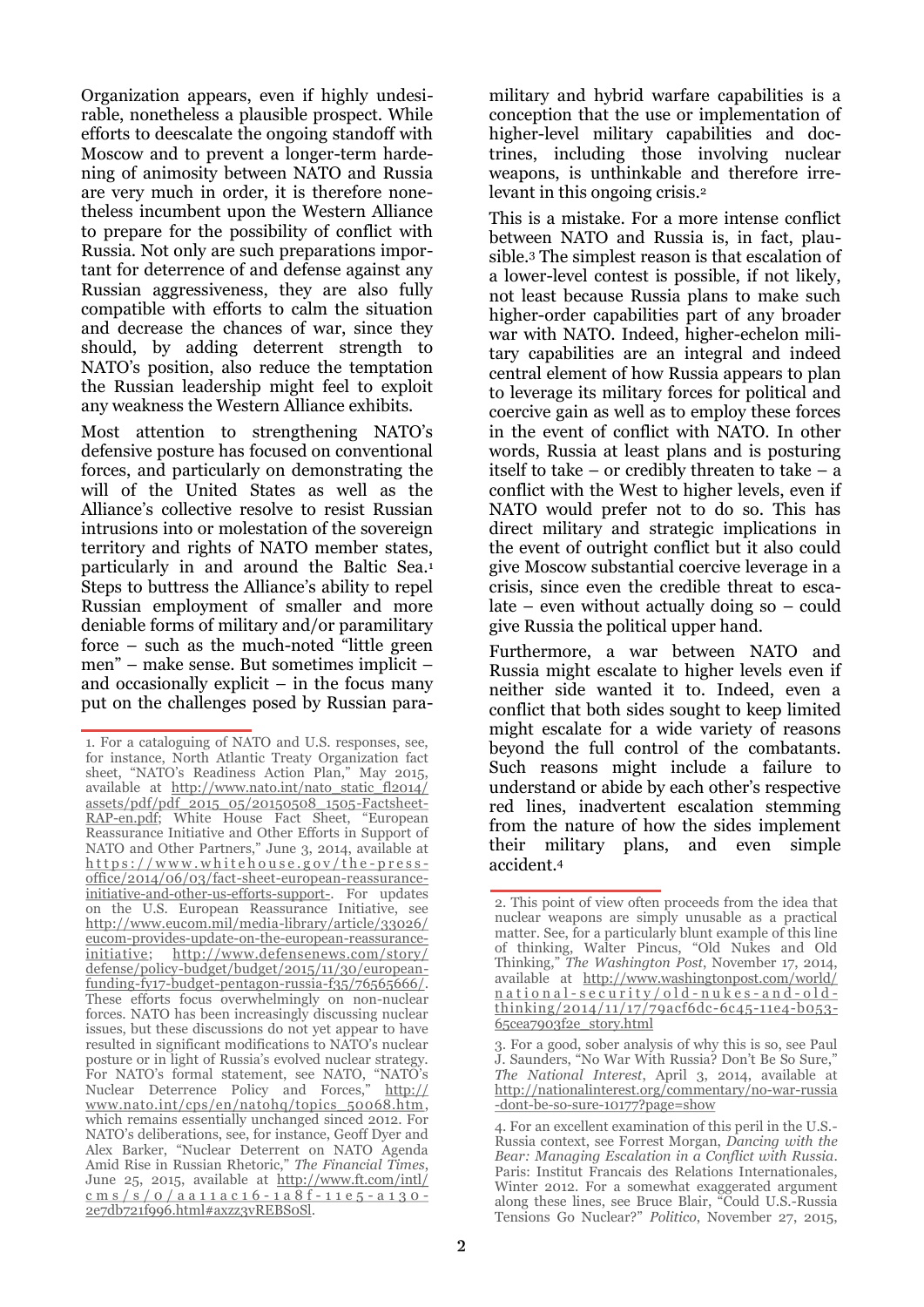It is therefore crucial that NATO have a solid understanding of how nuclear weapons and higher strategic capabilities might influence and affect a conflict with Russia. And the beginning of gaining this understanding is to grasp more fully what Russia is doing with its nuclear and other strategic forces and doctrine, what role it envisions for them in crisis and conflict, and how these relate to NATO's interests in deterrence and defense, escalation control and de-escalation, and war termination.

Such an understanding is important not only for specialists in defense policy and strategic issues but also for those focused on broader U.S. and Western policy towards Russia. This is because political tensions and competition in Eastern Europe and areas of the former Soviet Union are now more shadowed by the specter of armed conflict. In particular, Moscow appears to be seeking to use the possibility of escalation – including both inadvertent and deliberate varieties – as a source of advantage and coercive leverage in its dealings with NATO and other European states.<sup>5</sup> This is evident, for instance, in the increased volume and intensity of threats issued by the Kremlin over to use military force in its near abroad, as well as the publiclytrumpeted major exercises Russia has staged, including exercises focused on the employment of nuclear weapons.<sup>6</sup>

Accordingly, those interested in the "high

6. See, for instance, the oped by NATO Secretary General Jens Stoltenberg that appeared in several leading European newspapers, "Modernising the Rule-Book of European Security," November 26, 2015, available at <u>[http://www.nato.int/cps/en/natohq/](http://www.nato.int/cps/en/natohq/opinions_125177.htm)</u> [opinions\\_125177.htm](http://www.nato.int/cps/en/natohq/opinions_125177.htm); "Russia Tests 100,000 Troops in 'Vostok 2014', biggest-ever post-Soviet drills," *RT*, September 23, 2014, available at http://rt.com/ news/189900-kamchatka-military-drills-shoigu/. On nuclear exercises, see Steve Gutterman, "Putin Flexes Muscles in Big Test of Russia's Nuclear Arsenal," *Reuters*, October 20, 2014, available at http:// www.reuters.com/article/2012/10/20/us-russianuclear-putin-idUSBRE89J0EJ20121020, Zachary Keck, "Russia's Nuclear Forces Begin Their Largest Drill Ever," *The National Interest*, February 12, 2015, available at http://nationalinterest.org/blog/the-buzz/ russia%E2%80%99s-nuclear-forces-begin-their-largest -drill-ever-12245 and Marcus Weisberger, "Russia Could Block Access to Baltic Sea, US General Says," *Defense One,* December 9, 2015, available at [http://](http://www.defenseone.com/threats/2015/12/russia-could-block-access-baltic-sea-us-general-says/124361/) [www.defenseone.com/threats/2015/12/russia-could](http://www.defenseone.com/threats/2015/12/russia-could-block-access-baltic-sea-us-general-says/124361/)[block-access-baltic-sea-us-general-says/124361/.](http://www.defenseone.com/threats/2015/12/russia-could-block-access-baltic-sea-us-general-says/124361/)

political" aspects of the West's relations with Russia also need to have a grasp of the military – and thus the nuclear and nonnuclear strategic – dimensions of Russia's standoff with the West. This is because apparently political phenomena and decisions in this context will also have an important military dimension, even if that dimension is not made explicit. Assessments of the balance of military capability and resolve will factor into Moscow's calculations about how much farther it can press against NATO's position, for instance regarding the advisability of seeking to undermine the territorial and political integrity of the Baltics. Likewise, such calculations will also influence how members of the Western Alliance decide how to respond to any such provocation or aggression. It is therefore crucial that Alliance leaders and those advising them have a solid understanding of the military balance between NATO and Russia, and in particular, what Russia's capabilities are and how it would considering employing them.

## **Russia's Foreign Policy and National Security Strategy**

Contemporary Russian strategy and foreign policy are focused on restoring the power of the nation in its traditional area of influence or dominion and defending Russia from external challenge.<sup>7</sup> For a variety of reasons, the current (and most likely for the near future) leadership in Russia wishes to regain some degree of the suzerainty it enjoyed before the collapse of the Soviet empire. Moscow sees NATO expansion as well as the growing role of the European Union into areas it judges as falling within its sphere of influence as jeopardizing this objective. Setting aside whether such ambitions and fears are justified or not, it seems fair to characterize Russia as a clearly revanchist

7. For a similar analysis, see Robert M. Gates, "Putin's Challenge to the West," *The Wall Street Journal*, March 25, 2014. The sources of Russian strategic thinking and doctrine are the subject of extensive debate. Analysts differ as to what drives Moscow's strategy. Factors identified include resentment at Russia's lessened sway and prestige in its former empire and beyond and a consequent desire to recover them, insecurity in the face of NATO expansion and the Alliance's and the United States' use of force outside of what Moscow sees as legitimate channels, deeplyembedded cultural and organizational inclinations, simple paranoia, and other factors. For a more extensive analysis of Russia's – and particularly Vladimir Putin's – foreign policy drivers, see Jeffrey Mankoff, *Russian Foreign Policy: The Return of Great Power Politics*. Lanham, MD: Rowman & Littlefield for the Council on Foreign Relations, 2009.

available at http://www.politico.com/magazine/ story/2015/11/russia-us-tensions-nuclear-cold-war-213395

<sup>5.</sup> See, for instance, Elisabeth Braw, "Behind Putin's Nuclear Threats," *Politico*, August 8, 2015, available at [http://www.politico.eu/article/nato-putin-russia](http://www.politico.eu/article/nato-putin-russia-nuclear-weapons-ukraine-war/)[nuclear-weapons-ukraine-war/.](http://www.politico.eu/article/nato-putin-russia-nuclear-weapons-ukraine-war/)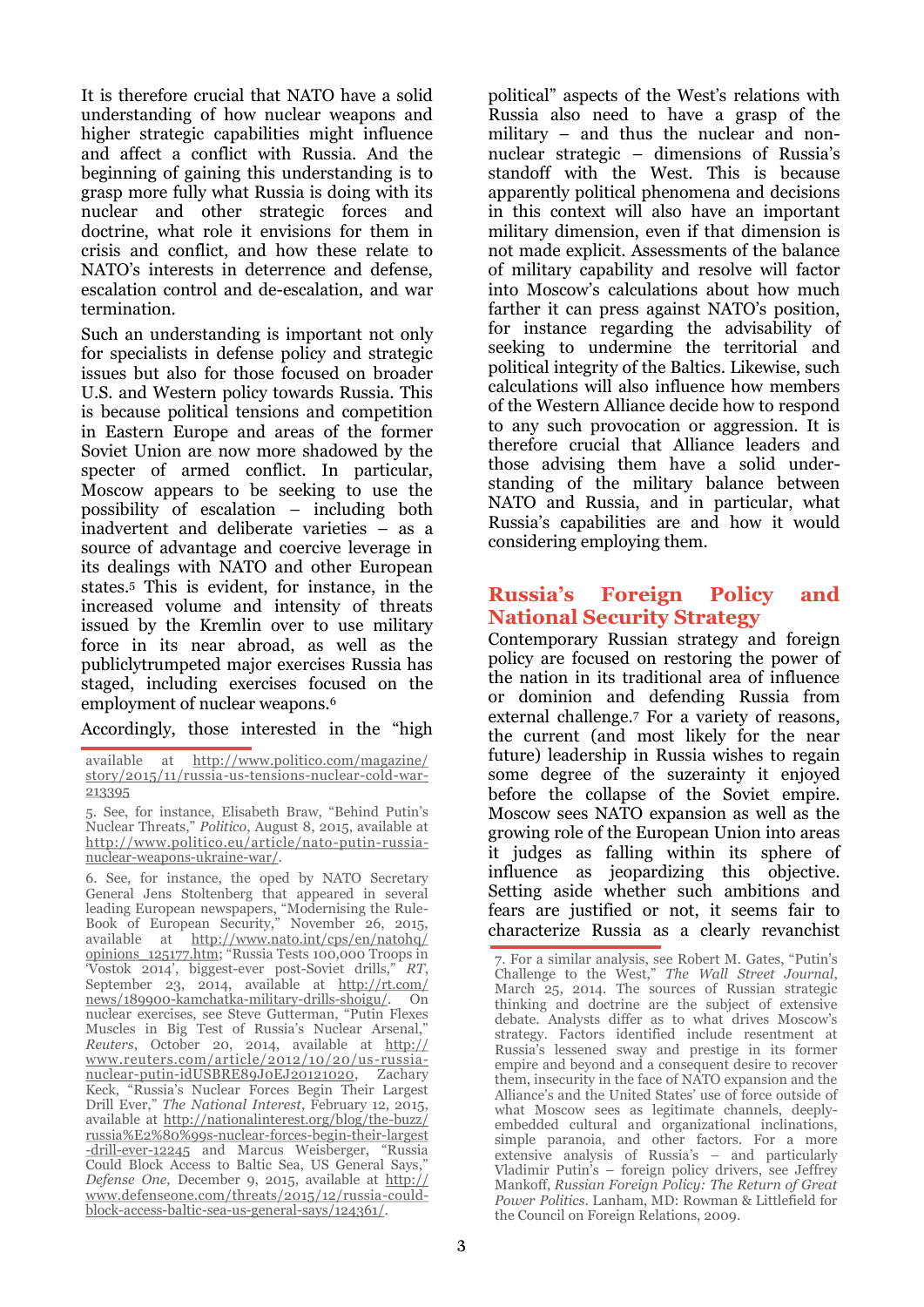power, unsatisfied with the current politicalstrategic status quo in its near abroad.<sup>8</sup>

Especially in the last several years and with increasing intensity since the beginning of the Ukraine crisis, Moscow sees the United States and NATO as the leading threats to this conception of its interests and security.<sup>9</sup> Indeed, in its late 2014 revision to its military doctrine, Moscow labeled the Alliance as the chief threat to Russian security.<sup>10</sup> The

9. China appears to occupy a secondary place in Moscow's hierarchy of threats, especially in light of the recent confrontation with the West over Ukraine and Crimea. For a discussion of China's place in Russian security thinking, see Simon Saradzhyan, "The Role of China in Russia's Military Thinking," *International Relations and Security Network*, May 4, 2010, available at http://belfercenter.ksg.harvard.edu/ p u b l i c a t i o n / 2 0 1 2 9 / role\_of\_china\_in\_russias\_military\_thinking.html. Indeed, if anything, Russia appears to be seeking to deepen security cooperation with China, though it is likely that structural and historical-cultural tensions will continue to place limits on the depth of such engagement. For recent reporting on Sino-Russian collaboration, see Sam LaGrone, "Largest Chinese, Russian Joint Pacific Naval Exercise Kicks Off This Week", *USNI News*, August 17, 2015, available at http://news.usni.org/2015/08/17/largest-china-russiapacific-naval-exercise-kicks-off-this-week; "Russia to Launch Large-Scale Space Projects With China," Sputnik, June 30, 2015, available at http://  $\frac{i}{\text{musia}/20150630}/\frac{i}{1014976280}$ , html: and "China"  $russia/20150630/1014976280.html$ ; and Supports Russia's Actions in Syria — Foreign Ministry," TASS Russian News Agency, December 4, 2015, available at http://tass.ru/en/world/841546

10. Carol J. Williams, "Russia Revises Military Doctrine to Name NATO as Chief Threat," *The Los Angeles Times*, December 26, 2015, available at [http://](http://www.latimes.com/world/europe/la-fg-russia-military-doctrine-nato-20141226-story.html) [www.latimes.com/world/europe/la-fg-russia-military](http://www.latimes.com/world/europe/la-fg-russia-military-doctrine-nato-20141226-story.html)[doctrine-nato-20141226-story.html.](http://www.latimes.com/world/europe/la-fg-russia-military-doctrine-nato-20141226-story.html) The Commander of U.S. Army forces in Europe, Lt. Gen. Ben Hodges, has gone so far as to assert that the Kremlin wants to "destroy NATO" by "splintering it." Justin Huggler, "Putin Wants to Destroy NATO, Says US Commander in Europe Ben Hodges," *The Guardian*, March 4, 2015, available at <u>[http://www.telegraph.co.uk/news/](http://www.telegraph.co.uk/news/worldnews/vladimir-putin/11448971/Vladimir-Putin-wants-to-destroy-Nato-says-US-commander-in-Europe-Ben-Hodges.html)</u> [worldnews/vladimir-putin/11448971/Vladimir-Putin](http://www.telegraph.co.uk/news/worldnews/vladimir-putin/11448971/Vladimir-Putin-wants-to-destroy-Nato-says-US-commander-in-Europe-Ben-Hodges.html)[wants-to-destroy-Nato-says-US-commander-in-Europe](http://www.telegraph.co.uk/news/worldnews/vladimir-putin/11448971/Vladimir-Putin-wants-to-destroy-Nato-says-US-commander-in-Europe-Ben-Hodges.html) [-Ben-Hodges.html.](http://www.telegraph.co.uk/news/worldnews/vladimir-putin/11448971/Vladimir-Putin-wants-to-destroy-Nato-says-US-commander-in-Europe-Ben-Hodges.html)

Kremlin, impressed in particular by American military prowess, has noted the willingness of the United States and NATO to use military force outside channels Moscow deems legitimate (such as the United Nations Security Council), including in areas of special interest to Russia, such as Serbia and Kosovo.<sup>11</sup> Moscow also perceives a threat in the emphasis of the West on the transformation of former Soviet governments and societies – including Russia – into more philo-Western ones; the so-called "color revolutions" presented the most dangerous example of this, to Moscow's eyes, and are perceived in Russia as coups d'Etat supported and funded by the West rather than organic domestic movements.<sup>12</sup> The crisis over and conflict in Ukraine have only intensified Russia's sense of threat from the West, in Moscow's view validating its judgement that the West is seeking to further shrink Russia's area of influence with the ultimate goal of toppling and perhaps dismembering the existing Russian state. In light of this and Russian elites' assessment that the United States and NATO are seeking to hobble or transform Russia, this means that Moscow continues to see the United States and NATO as primary threats.

#### **Russia's Defense Plan**

This widely shared perspective among Russian decision-makers and strategic elites has led Moscow to see the need for a powerful military that can take on those of the United States and NATO across the spectrum of potential confrontation and conflict. As a consequence, Russia has in the last decade and a half invested substantial and sustained effort and resources to modernize and strengthen the nation's military after its semi-collapse in the years following the dissolution of the Soviet Union. Russia has been seeking to build a

12. See, for instance, Anthony H. Cordesman, "Russia and the 'Color Revolution': A Russian Military View of a World Destabilized by the U.S. and the West" (Center for Strategic and International Studies, May 28, 2014),  $a \nabla a i l a b l e$  at  $h \nabla b$  : //  $c \nabla s$  .  $o \nabla g / f i l e s /$ publication/140529\_Russia\_Color\_Revolution\_Full.p df and Darya Korsunskaya, "Putin Says Russia Must Prevent 'Color Revolution'," *Reuters*, November 20, 2014, available at http://www.reuters.com/ article/2014/11/20/us-russia-putin-securityidUSKCN0J41J620141120

<sup>8.</sup> For a clear recent statement of Russia's view of NATO as a hostile force and the Kremlin's general dissatisfaction with the existing regional and international political orders, see the just-released National Security Strategy, available at <u>[http://](http://static.kremlin.ru/media/events/files/ru/l8iXkR8XLAtxeilX7JK3XXy6Y0AsHD5v.pdf)</u> <u>static.kremlin.ru/media/events/files/ru/</u> [l8iXkR8XLAtxeilX7JK3XXy6Y0AsHD5v.pdf,](http://static.kremlin.ru/media/events/files/ru/l8iXkR8XLAtxeilX7JK3XXy6Y0AsHD5v.pdf) with an English translation available at BBC Monitoring, January 7, 2016. See especially sections 15-18 and 106. For preliminary analyses of the document, see Olga Oliker, "Unpacking Russia's New National Security Strategy," *CSIS.org*, January 7, 2016, available at [http://csis.org/publication/unpacking-russias-new](http://csis.org/publication/unpacking-russias-new-national-security-strategy)[national-security-strategy](http://csis.org/publication/unpacking-russias-new-national-security-strategy), and Mark Galeotti, "Russia's New National Security Strategy: Familiar Themes, Gaudy Rhetoric," *War on the Rocks*, January 4, 2016, available at [http://warontherocks.com/2016/01/](http://warontherocks.com/2016/01/russias-new-national-security-strategy-familiar-themes-gaudy-rhetoric/) [russias-new-national-security-strategy-familiar-themes](http://warontherocks.com/2016/01/russias-new-national-security-strategy-familiar-themes-gaudy-rhetoric/) [-gaudy-rhetoric/.](http://warontherocks.com/2016/01/russias-new-national-security-strategy-familiar-themes-gaudy-rhetoric/)

<sup>11.</sup> See, for instance, "The Military Doctrine of the Russian Federation," February 5, 2010, II/8/a, 3 in translation provided by the Carnegie Endowment for International Peace, available at http:// c a r n e g i e e n d o w m e n t . o r g / files/2010russia\_military\_doctrine.pdf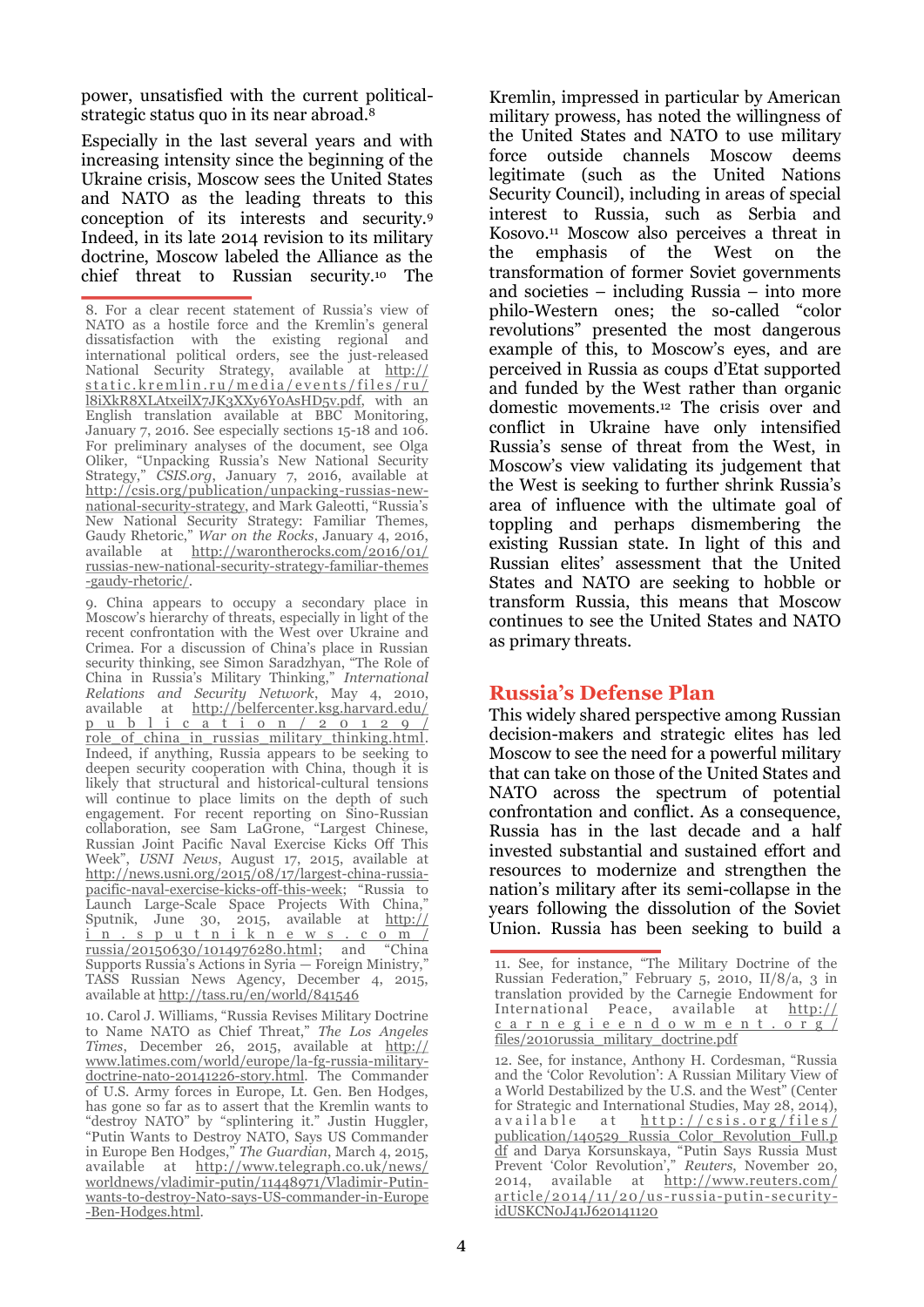military capable of taking on forces (especially those of NATO and particularly the United States) able to conduct highly-sophisticated, integrated, and decisive operations employing the most modern technology.<sup>13</sup> By 2020 Moscow plans (albeit aspirationally) for the Russian military to be structured around combat-ready and readily deployable brigades, of which 70% will be equipped with the latest arms and equipment, and to boast of large number of new tanks, aircraft, ships, submarines, and satellites.<sup>14</sup>

Russia is acutely conscious, however, of the limited success of its modernization effort thus far, the daunting challenges to its success going forward, and thus its military's continuing weakness relative to those of the United States and NATO. The reasons for the only partial success of Russia's modernization program are several - not least of them has been the great ambition of the project. Russia's reform effort inevitably faces a major challenge in transforming the moribund and calcified post-Soviet military of the 1990s into a modern fighting force, especially with the considerably more modest (and possibly declining, given economic realities) resources available to Moscow than to Washington.<sup>15</sup> Furthermore, the Russian reform effort itself has been hobbled by bureaucratic and cultural resistance, corruption, inefficiencies, and other challenges.<sup>16</sup> At the same time, Moscow is aware that the United States and, to a lesser degree, its NATO allies have capitalized on the opportunities afforded by the "Revolution in Military Affairs" to improve their military capabilities dramatically, making catch-up especially difficult.

## **The Central Role of Nuclear Weapons**

Accordingly, Russia has continued to emphasize the central role of its nuclear forces in its strategic and security posture.<sup>17</sup> In addition to seeing its nuclear arsenal as an important contributor to its diminished international prestige, it views these weapons in practical military terms as providing a way to compensate for its conventional weakness vis-à-vis NATO (and possibly China) and as a crucial method in particular for deterring American exploitation of its own strategic capabilities.

Following this logic, Moscow is undertaking an impressive modernization of its nuclear deterrent. As Hans Kristensen and Robert Norris report, "Russia is in the middle of a broad modernization of its strategic and nonstrategic nuclear forces" that involves continued development and deployment of a range of new missiles, platforms, and supporting systems.<sup>18</sup> These include newly modernized road-mobile and silo-based missiles equipped with multiple independently targetable reentry vehicles (or MIRVed) ICBMs (the RS-24), plans for a new large MIRVed ICBM (the "Sarmat") to replace the SS-18, MIRVed submarine-launched ballistic missiles (SLBMs) (the SS-NX-32

<sup>13.</sup> For overviews of this effort and the logic behind it, see Nikolas Gvosdev, "The Bear Awakens: Russia's Military is Back," *The National Interest*, November 12, 2014, available at [http://nationalinterest.org/](http://nationalinterest.org/commentary/russias-military-back-9181?page=show) commentary/russias-military-back-9181?page=show; Maria Martens, General Report of the NATO Parliamentary Assembly's Science and Technology Committee, "Russian Military Modernization," October 11, 2015, available at Catrin Einhorn et al, "Russia Rearms for a New Era," *The New York Times*, December 24, 2015, available at [file:///C:/Users/](file:///C:/Users/elbridgeacolby/Downloads/176_stc_15_e-russian_military_modernisation.pdf) elbridgeacolby/Downloads/176 stc 15 e[russian\\_military\\_modernisation.pdf;](file:///C:/Users/elbridgeacolby/Downloads/176_stc_15_e-russian_military_modernisation.pdf) and http:// www.nytimes.com/interactive/2015/12/24/world/ a s i a / r u s s i a - a r m i n g . h t m l ? action=click&contentCollection=Personal% 20Tech&module=MostPopularFB&version=Full&regio n=Marginalia&src=me&pgtype=article. See also, for an earlier official Russian perspective on this kind of thinking: Sergey Ivanov, *The Report of the Defense Ministry of the Russian Federation*. Moscow: Ministry of Defense, October 2, 2003.

<sup>14.</sup> Gvosdev, "The Bear Awakens"; Einhorn et al, "Russia Rearms"; and Franz-Stefan Gady, "Putin to Press on With Russia's Military Modernization," *The Diplomat*, June 27, 2015, available at [http://](http://thediplomat.com/2015/06/putin-to-press-on-with-russias-military-modernization/) [thediplomat.com/2015/06/putin-to-press-on-with](http://thediplomat.com/2015/06/putin-to-press-on-with-russias-military-modernization/)[russias-military-modernization/.](http://thediplomat.com/2015/06/putin-to-press-on-with-russias-military-modernization/) 

<sup>15.</sup> See, for recent reports of Russia's economic troubles, Mehreen Khan, "Russia Crisis Deepens as Economy Suffers Worst Recession in Six Years," *The Telegraph*, August 10, 2015, available at http:// www.telegraph.co.uk/finance/economics/11794653/ Russia-crisis-deepens-as-economy-suffers-worstrecession-in-six-years.html.

<sup>16.</sup> For an assessment of the challenges this effort has faced and the limited success Russia has achieved in its reforms, see Roger N. McDermott, "Russia's Conventional Armed Forces: Reform and Nuclear Posture to 2020," in Stephen J. Blank, *Russian Nuclear Weapons: Past, Present, and Future*. Carlisle, PA: Strategic Studies Institute, 2011, 33-98. See also International Institute of Strategic Studies, *Military Balance 2014*. London: International Institute of Strategic Studies, especially Chapter 5.

<sup>17.</sup> This has been a regular feature of official Russian pronouncements in recent years. For a recent example, see "Putin: Russia to Boost Nuclear Arsenal with 40 Missiles," *BBC News,* June 16, 2015, available at http://www.bbc.com/news/world-33151125

<sup>18.</sup> See Hans Kristensen and Robert S. Norris, "Russian Nuclear Forces, 2015," 71 *Bulletin of the Atomic Scientists* 3, May 2015, 84, available at http:// thebulletin.org/2015/may/russian-nuclear-forces-20158299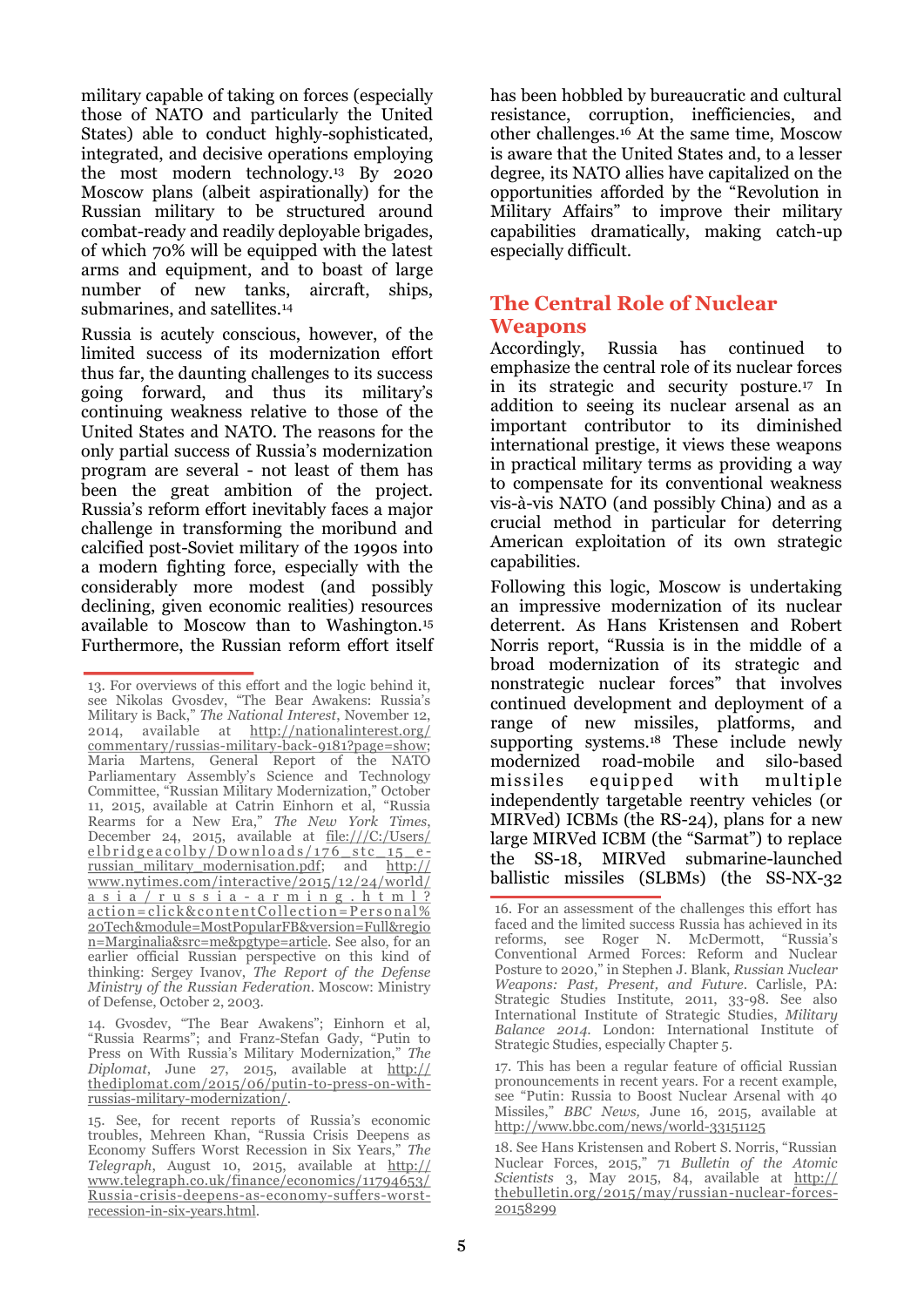"Bulava"), and a range of other weapons and platforms.<sup>19</sup> Russia is also rebuilding its supporting architecture for strategic forces, such as early warning launch detection satellites and ballistic missile early warning radars, an architecture that had dramatically decayed after the collapse of the USSR.<sup>20</sup>

This modernization effort is motivated in substantial part by Moscow's concern about the growing strategic offensive and defensive capabilities of the United States. While a good deal of Moscow's complaints about U.S. missile defense and conventional strike capabilities are likely exaggerated and designed to retard and complicate U.S. deployment and employment of such weapons, Russian security decision-makers also appear genuinely fearful about the U.S. ability to leverage its combined strategic strike and defense assets to coerce Russia.<sup>21</sup> As a result, Moscow is seeking to build and deploy a strategic nuclear force that is able to demonstrate clearly to Washington that such a first-strike capability is out of reach and that U.S. attempts to use force to disarm Russia of its strategic deterrent would result in devastating retaliation. To this end, Russia has been outfitting its strategic forces with systems designed to provide better tactical and strategic warning, redundant and skip echelon command and control functions, and new MIRVed missiles designed to penetrate adversary defenses.<sup>22</sup>

This effort is certainly of interest and of supreme importance to Western policymakers and analysts. Such weapons generate serious stability issues, cast a shadow over any potential conflict with Moscow, and would of course be uniquely and immensely destructive if actually used. Yet Western governments are by and large sensitive to these developments and have no genuine interest in taking actions that would prompt their use. Both Western governments and Russia understand that large-scale nuclear employment would be mutually devastating and it thus appears reasonable and responsible to conclude that the bar for either side to initiate such a step remains very high.

# **Russia's Interest in and Plans for Decisive Limited Nuclear Use**

Less well understood but possibly of greater relevance, however, is Russia's interest in and development of capabilities for more *limited* nuclear use. Moscow is aware of its only partial success in fielding a modern conventional military and of that force's imperfect ability to challenge the forces of the United States and NATO in a broader conflict as well as of the relatively narrow relevance of its strategic nuclear forces in situations short of the apocalyptic. This leaves a significant gap in Russia's defense posture: left alone, Russia's conventional forces could be decisively overcome by NATO forces in a plausible conflict over, for instance, the Baltics or other countries in Eastern Europe. Such a scenario would likely fall considerably short of a situation in which Moscow would see the utility in initiating a general nuclear strike against NATO, a strike that would essentially inevitably result in a comparable massive Western response. Russia could therefore find itself exposed to Western coercion if this vulnerability were left unaddressed.<sup>23</sup>

To deal with this problem, Russia has for a number of years seen the value of seeking to extend credible nuclear deterrence down the ladder of escalation to scenarios below the extreme in order to deter the West from seeking to exploit this potential conventional vulnerability as leverage. As Russian expert Yuri Federov has outlined, "[I]n the strategic environment since the end of the Cold War, instead of massive use of nuclear weapons planned by the Soviets during the Cold War, [the] Russian military command [has] sought to develop a method of limited use of nuclear weapons that will enable them to deter or stop

<sup>19.</sup> Ibid, 84-97.

<sup>20.</sup> See, for instance, "Electronic Weapons: Making Crimea Pay," *The Strategy Page*, October 28, 2014, available at http://www.strategypage.com/htmw/ htecm/20141028.aspx

<sup>21.</sup> See, for instance, the description of the Russian reaction to an influential article by Kier Lieber and Daryl Press in Olga Oliker et al., *Russian Foreign Policy: Sources and Implications*. Santa Monica: RAND Corporation, 2009, 167. For the original article that sparked this particular bout of controversy, see Kier A. Lieber and Daryl G. Press, "The End of MAD? The Nuclear Dimension of U.S. Primacy," 30 *International Security* 4, Spring 2006, 7-44.

<sup>22.</sup> For assessments of the state of Russia's nuclear modernization efforts, see Roger McDermott, "Russian Military Modernization: Rogozin Promises a 'Nuclear Surprise'," *Eurasia Daily Monitor*, October 7, 2014, available at [http://www.jamestown.org/programs/](http://www.jamestown.org/programs/edm/single/?tx_ttnews%5Btt_news%5D=42926&tx_ttnews%5BbackPid%5D=756&no_cache=1#.VHnXWfnF_T8) ed m / single / ? tx ttnews % 5 B tt n e w s % 5 D = 4 2 9 2 6 & t x t t n e w s % 5 B b a c k P i d % [5D=756&no\\_cache=1#.VHnXWfnF\\_T8,](http://www.jamestown.org/programs/edm/single/?tx_ttnews%5Btt_news%5D=42926&tx_ttnews%5BbackPid%5D=756&no_cache=1#.VHnXWfnF_T8) and Martens, "Russian Military Modernization," 5-7.

<sup>23.</sup> For an influential Russian's exploration of this problem, see A. A. Kokoshin, *Problems of Providing Strategic Stability: Theoretical and Applied Problems*. Second Edition. Moscow: M.V. Lomonosov Moscow State University Department of World Politics, Russian Academy of Sciences Institute of International Security Problems, 2010, especially Chapter 5, entitled "The task of preventing the escalation domination" [sic].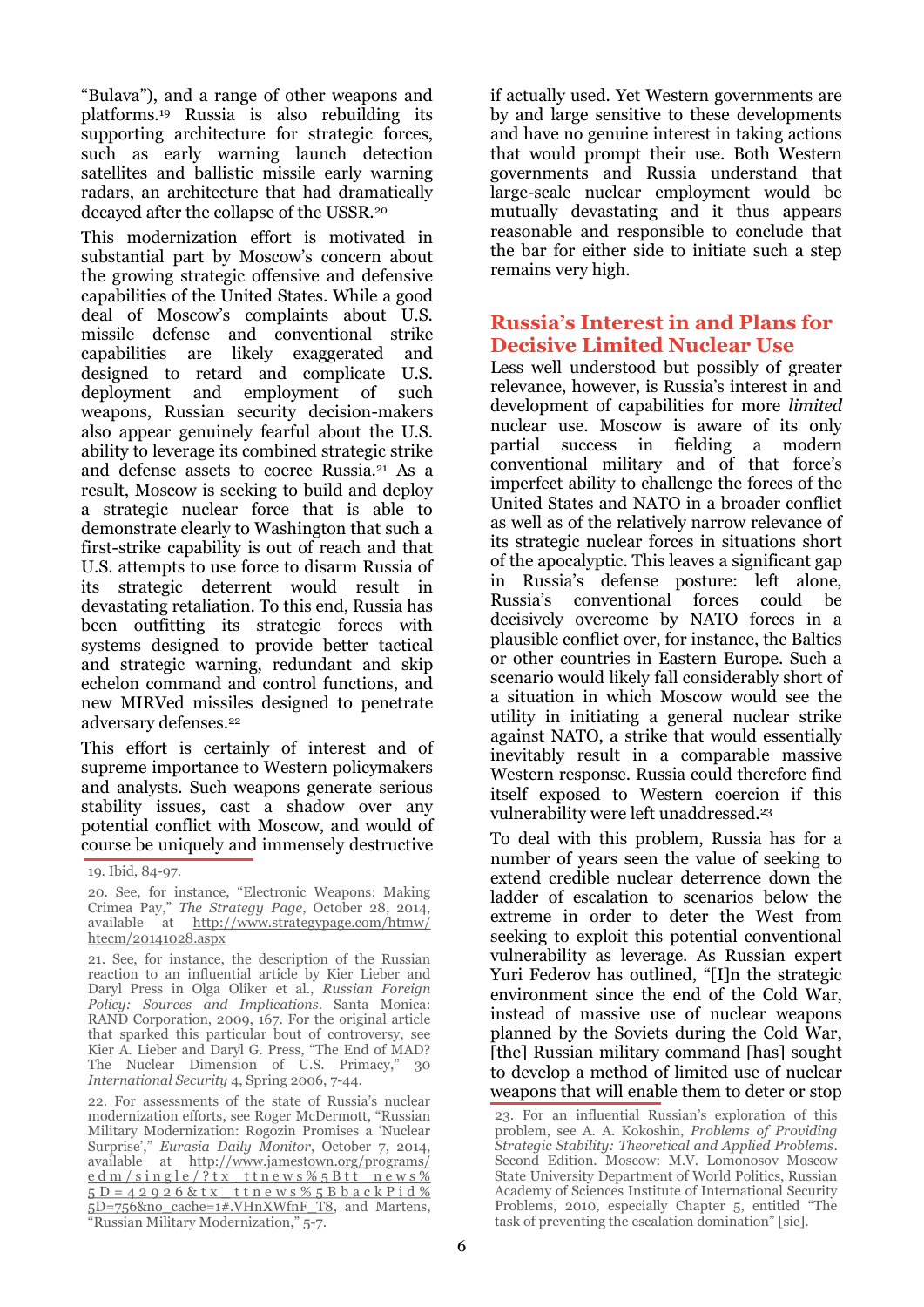[an] attack of superior conventional forces without escalation into total nuclear exchange or large-scale regional war."<sup>24</sup> Moscow has occasionally described the objective of such nuclear employment as "de-escalation of aggression," an approach sometimes termed an "escalate to de-escalate" strategy."<sup>25</sup> An influential 2003 official document, for instance, described "[d]e-escalation of aggression" as the effort to "forc[e] the enemy to halt military action by a threat to deliver or by actual delivery of strikes of varying intensity with reliance on conventional and (or) nuclear weapons."<sup>26</sup> Russia appears to see both nuclear weapons of tailored effect and non-nuclear but "strategic" conventional weapons as being of potential use in such scenarios.<sup>27</sup> This strategy is consistent with those of other countries facing a potential

25. See, for instance, Nikolai N. Sokov, "Why Russia Calls a Limited Nuclear Strike De-Escalation," *Bulletin of the Atomic Scientists*, March 13, 2014, available at http://thebulletin.org/why-russia-calls-limited-nuclear -strike-de-escalation. For a longer treatment, see the chapters by Sokov, Richard Weitz, and other experts in Stephen J. Blank, *Russian Nuclear Weapons: Past, Present, and Future*. Carlisle, PA: Strategic Studies Institute, 2011.

26. Sergey Ivanov, *The Report of the Defense Ministry of the Russian Federation*, 70. For further explication of this important document and how it relates to Moscow's limited nuclear conflict doctrine, see Nikolai Sokov, "Nuclear Weapons in Russian National Security Strategy," in Blank, *Russian Nuclear Weapons: Past, Present, and Future*, especially 205-208.

27. The inclusion of non-nuclear weapons for such strategic purposes appears to have received official sanction in the most recent Russian military doctrine. See "Russia's New Military Doctrine Names NATO As Key Risk," *Reuters*, December 26, 2014. For a deeper exploration of this approach, see A.A. Kokoshin, *Problems of Providing Strategic Stability: Theoretical and Applied Problems*, Chapter 16. Kokoshin outlines in particular a system of "non-nuclear" or "pre-nuclear" deterrence that relies on "high-precision remote combat weapons of different kinds and types with conventional explosives, including high-power explosive, with the use, first of all as a platform, of both submarines and combat ships, and also long-range bombarding aircraft." Such employment would be integrated with the threat of nuclear escalation, in Kokoshin's argument, but would provide "an act of 'last warning' in the course of military actions before the selective use of comparatively low-power nuclear weapons." He argues that "weapons of this kind should be used against objects of high cost and complex systems for ensuring national security, comparatively far from densely populated areas…include[ing] ground centers of radio-electronic surveillance, large ships of analogous purpose, communication units, control units…" 154. Such employment would be itself of greater appeal than immediate use of nuclear weapons and would increase the credibility of subsequent nuclear strikes.

adversary possessing stronger conventional forces – NATO in the Cold War and Pakistan vis-à-vis India, for instance.<sup>28</sup> In accord with this doctrine, Moscow has since the early 1990s made clear that it would resort to using nuclear weapons first.<sup>29</sup>

The precise conditions under which Moscow would employ its nuclear weapons in this fashion are ambiguous – by design. Official Russian statements as to when it would use its nuclear weapons have varied. In its 2000 defense statement, for instance, Moscow adopted a broader set of parameters for such use, apparently prompted by the Western Alliance's awing display of force unsanctioned by the UN Security Council in Kosovo. This doctrinal statement explicitly extended the intended relevance of Russia's nuclear arsenal from "global war," or a "a war against a coalition of powerful states in which sovereignty and [the] very survival of Russia are at stake," to "regional war," with the latter defined as "a war with a powerful state or a coalition [namely the United States and NATO], which Russian forces cannot win or terminate on favorable conditions."<sup>30</sup> In more colloquial terms, Russia explicitly announced that it was prepared to use nuclear weapons in a major but not total conflict with NATO in which Russia believed it could not prevail.

The most recent (2010 and 2014) official statements of Russia's military doctrine, however, appeared to narrow Russia's declaratory policy on nuclear use.<sup>31</sup> With the exception of retaliating against nuclear attack, the 2010 and 2014 white papers suggested

29. See Serge Schmemann, "Russia Drops Pledge of No First Use of Atom Arms," *The New York Times*, November 4, 1993, available at http:// www.nytimes.com/1993/11/04/world/russia-dropspledge-of-no-first-use-of-atom-arms.html

30. See Sokov, "Nuclear Weapons in Russian National Security Strategy," in Blank, *Russian Nuclear Weapons: Past, Present, and Future*, 204.

<sup>24.</sup> Yury E. Federov, "Russia's Nuclear Doctrine," in *NIDS International Symposium on Security Affairs*. Tokyo: National Institute for Defense Studies, 2010, 54.

<sup>28.</sup> The concept of controlled nuclear strikes and deliberate manipulation of the escalatory ladder resembles NATO's Flexible Response and the U.S. Limited Nuclear Options (or, more colloquially, "Schlesinger Doctrine") approaches. For the author's interpretation of this history in the Cold War context, see Elbridge A. Colby, "The United States and Discriminate Nuclear Options in the Cold War," in *On Limited Nuclear War*. Jeffrey A. Larsen and Kerry M. Kartchner, Eds., Palo Alto: Stanford University Press, 2014, 49-79.

<sup>31.</sup> The language on nuclear weapons appears to have been left largely unchanged from the 2010 version in the 2014 military doctrine. See Pavel Podvig, "New Version of the Military Doctrine," *Russian Strategic Nuclear Forces* blog, December 26, 2014, available at  $http://russianforces.org/blog/2014/12/$ new version of the military do.shtml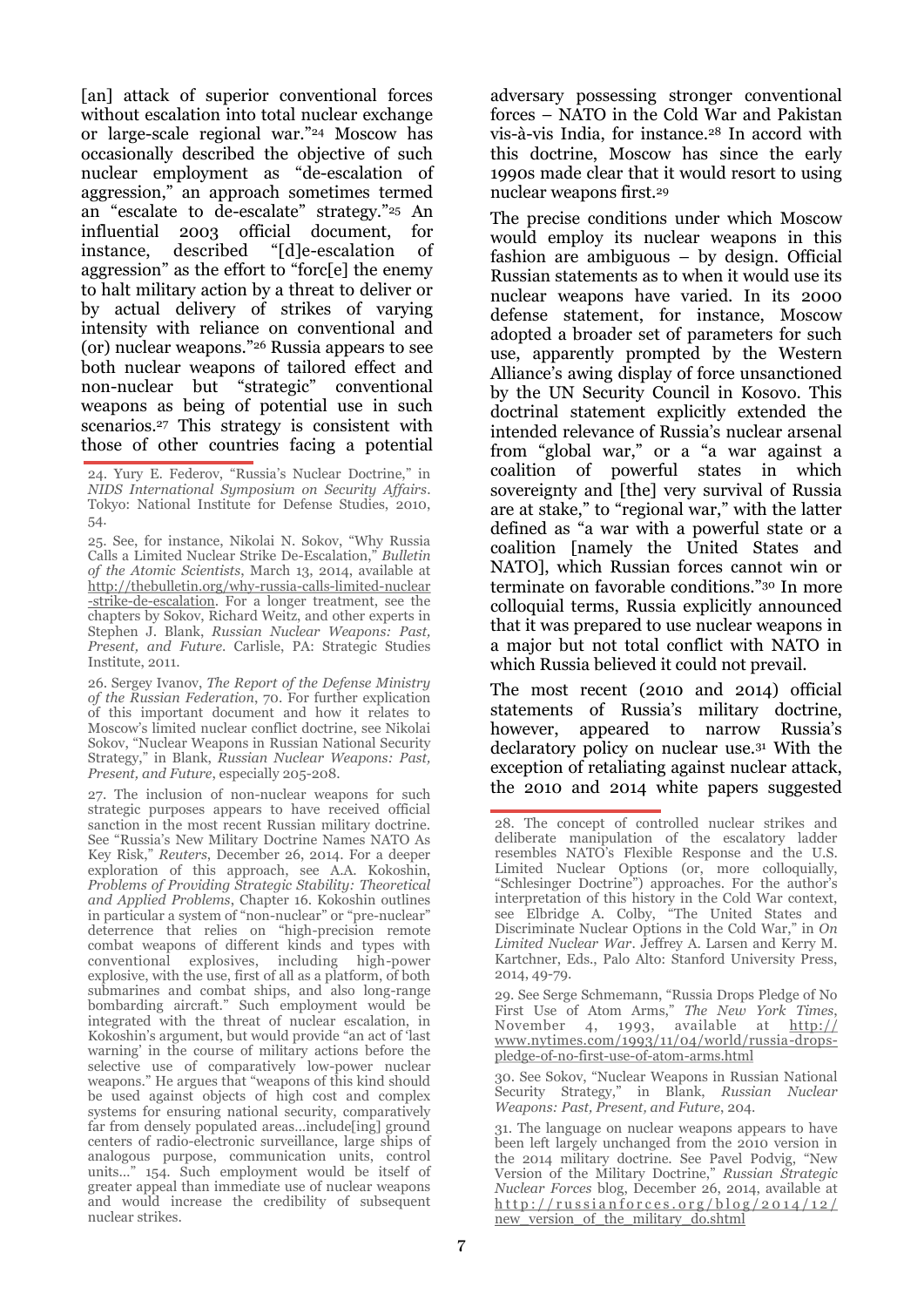that Moscow would confine any first nuclear use to situations of, as in the 2003 paper, "a military conflict involving the utilization of conventional means of attack (a large-scale war or regional war)" but also "imperiling the very existence of the state."<sup>32</sup> The last section of the statement seemed to indicate that Russia's bar for using nuclear weapons in the face of conventional conflict with NATO would be quite high; such a conflict would, the statement appeared to imply, have to threaten the collapse of the state – an undefined but presumably extreme circumstance – before Moscow would reach for its nuclear arsenal.<sup>33</sup>

A number of reports, however, suggested that this shift of public statements was more cosmetic than real.<sup>34</sup> The release of the actual white paper followed a series of controversial statements indicating that Russia was continuing to adhere to a more expansive conception of the role of nuclear weapons, and indeed that it was even considering broadening their writ to include "local conflicts." These statements provoked

34. Indeed, there is reason to judge that such statements should not be taken wholly at face value in any case, both due to the inherently questionable reliability of nations' nuclear declaratory statements and to Russia's own apparently permissive understanding of how accurately its statements on strategic and defense matters need to correspond to its actual plans or practices, as evidenced in the recent INF and Crimea cases. Mark Schneider cites a revealing comment by then-Defense Minister Ivanov in October 2003: "What we say is one thing. That sounds cynical, but everything that we plan does not necessarily have to be made public. But what we actually do is an entirely different matter. If we are talking about nuclear weapons, they are the chief components of our security." Mark B. Schneider, "The Nuclear Weapons Policy of the Russian Federation," Presentation to the Defense Science Board, undated, available at http:// www.dod.mil/pubs/foi/Science\_and\_Technology/ D S B / 0 6 - F - 0 4 4 6 D O C 10 The Nuclear Weapons Policy of the Russian Federation.pdf

considerable controversy that might have led, for political and perceptual reasons, to the slightly more restrictive statement of the role of Russia's nuclear forces that appeared in the final white paper.<sup>35</sup> A similar dynamic obtained in the lead-up to the 2014 doctrine's release in late December 2014.<sup>36</sup> Buttressing this interpretation are reports that the 2010 white paper was accompanied by a classified annex entitled "The Foundations of State Policy in the Area of Nuclear Deterrence until 2020," which a number of informed experts speculate includes provisions for employment of nuclear weapons in a wider variety of situations than stipulated in the *Military Doctrine* document.<sup>37</sup> It seems reasonable to assume that a similar annex accompanied accompany the 2014 version.

Perhaps more to the point, recent events and statements from the Kremlin and other authoritative Russian sources strongly suggest that Moscow envisions nuclear weapons playing a significant role in a limited conflict with the West, a conflict that appears less implausible in the wake of Moscow's seizure of Crimea, its continuing incursions into eastern Ukraine, and its broader posture of antagonism towards the West and interest in revising the post-Cold War political settlement in the areas in and around the former Soviet Union.<sup>38</sup> Nor does this situation appear likely

37. See particularly Weitz, "Russian Tactical Nuclear Weapons: Current Policies and Future Trends," 377, citing Dmitry Gorenburg, "Russia's New Military Doctrine: An Exercise in Public Relations," February 8,  $2010$ , available at  $\frac{h \text{ ttp}:77}{h}$ russiamil.wordpress.com/2010/02/08/russias-newmilitary-doctrine-fairly-innocuous/ and Marcel de Haas, "Doctrinal Stipulations and Political Realities. What Should Be the Western Response to the New Doctrine?," *Nezavisimaya Gazeta*, February 2, 2010. See also Pavel Podvig, "New Russian Doctrine and Preventive Nuclear Strikes," at *Russian Strategic Nuclear Forces* (blog), October 14, 2009, available at  $http://russianforces.org/blog/2009/10/$ new\_russian\_doctrine\_and\_preve.shtml

38. See, for instance, Jeffrey Tayler, "Putin's Nuclear Option: Would Russia's President Really Be Willing to

<sup>32. &</sup>quot;The Military Doctrine of the Russian Federation," II/16.

<sup>33.</sup> The recently-released December 2015 National Security Strategy does not appear to have modified Russia's declaratory statements on nuclear weapons employment. The Strategy mentions nuclear forces only in more general terms. See, for instance, provisions 36, 100, and 104-105. I am grateful to Michael Albertson and Samuel Charap for clarifying this point. The Kremlin-linked *Russia Today*, in an article discussing the Strategy, described Russia's declaratory position on employment as the following: "Russia plans to prevent any military conflicts by maintaining its nuclear capabilities as a deterrent, but would resort to the military option only if all other nonmilitary options had failed." It is not clear that this rather broader declaratory statement has an official basis. "Russia's National Security Strategy for 2016 in 9 Key Points," *Russia Today*, December 31, 2015, available at [https://www.rt.com/news/327608-russia](https://www.rt.com/news/327608-russia-national-security-strategy/)[national-security-strategy/](https://www.rt.com/news/327608-russia-national-security-strategy/)

<sup>35.</sup> See, e.g., Sokov, "Nuclear Weapons in Russian National Security Strategy" and Richard Weitz, "Russian Tactical Nuclear Weapons: Current Policies and Future Trends," in Blank, *Russian Nuclear Weapons: Past, Present, and Future*, 209-210 and 376- 377.

<sup>36.</sup> See, for instance, "Russian General Calls for Preemptive Nuclear Strike Doctrine Against NATO," *The Moscow Times*, September 3, 2014, available at http://www.themoscowtimes.com/business/article/ russian-general-calls-for-preemptive-nuclear-strikedoctrine-against-nato/506370.html and "Preemptive Nuclear Strike Omitted From Russia's New Military Doctrine - Reports," *RT*, December 10, 2014, available at http://rt.com/politics/213111-russia-nuclearpreemptive-strike/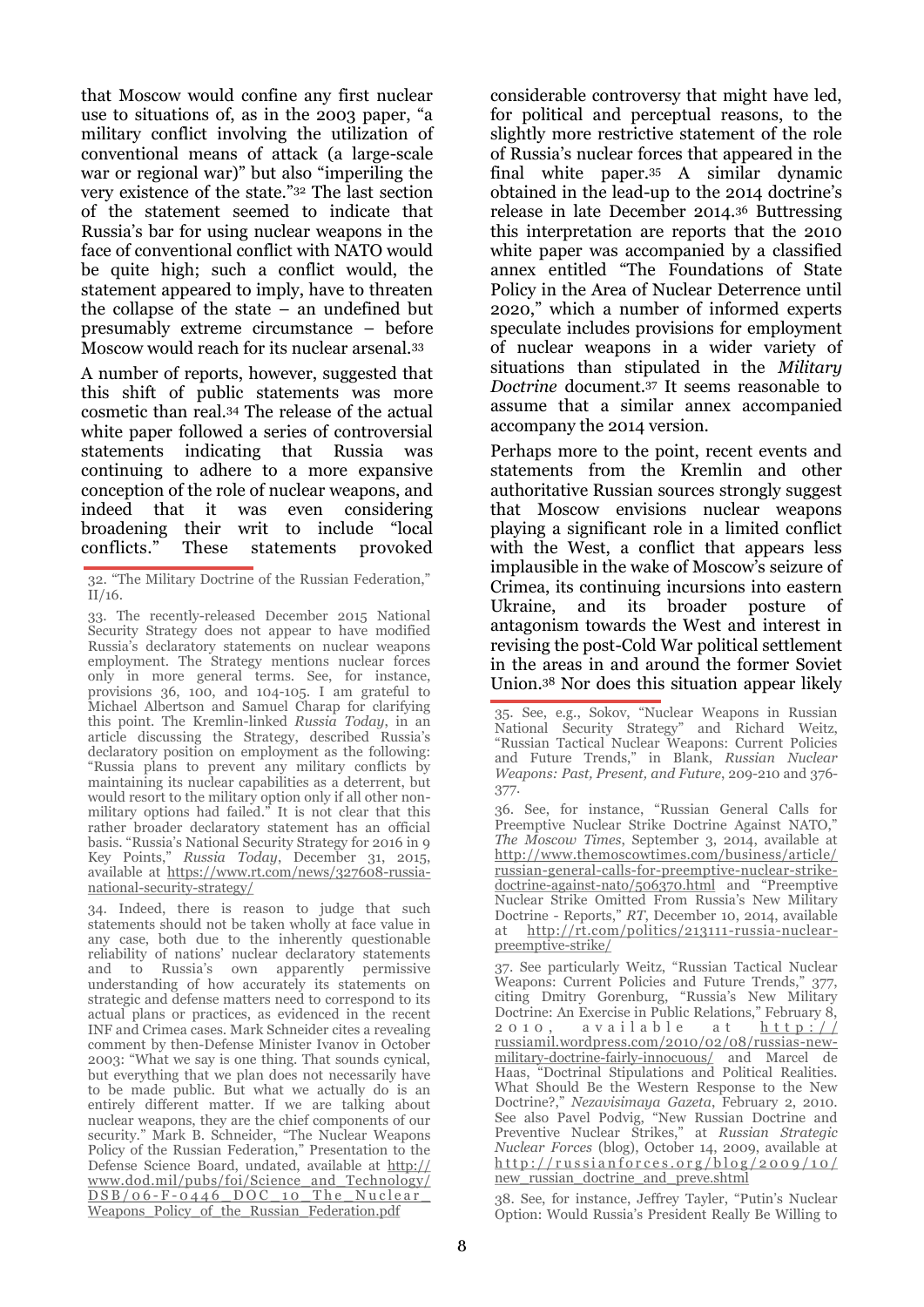to improve, especially with the Russian military playing an increasing role in the Kremlin's foreign policy. Vladimir Putin and the broader Russian leadership appear to have concluded that relations with the West have fundamentally deteriorated and that political confrontation will continue. It therefore appears likely that the Kremlin will continue to view nuclear weapons as a key part of Russia's strategy and military posture, and will look upon them as a method of compensating for the country's weakness in relation to NATO.

Expressed intent and doctrine are interesting and perhaps illuminating. But while they are suggestive, they are empty without the capabilities to implement them. And in this respect Russian procurement and posture appear to provide Moscow with at least some ability to put its enunciated doctrine into practice. Based on its variegated nuclear forces and the platforms to deliver them, Russia appears to have the fundamental hardware to conduct limited nuclear strikes against both military and non-military targets of value to the Western Alliance, both in Russia's near abroad and deeper into Western Europe and even North America. Russia could use its large and diverse tactical nuclear arsenal as well as strategic weapons to conduct controlled strikes from a variety of aerial, maritime, and ground platforms. To take only one set of Moscow's options, experts estimate that Russia boasts 700 nuclear warheads assigned to Russia's non-strategic naval forces. These warheads are judged to be used to arm cruise missiles, antisubmarine weapons, anti-air missiles, torpedoes, and depth bombs. Russia has also begun deployment of a modernized guided-missile attack submarine that can fire antisubmarine rockets and cruise missiles, a submarine that U.S. Navy officials consider a formidable asset.<sup>39</sup> These weapons could be used to attack

Start World War III?" *Foreign Policy*, September 4, 2014, available at http://www.foreignpolicy.com/ a r t i c l e s / 2 0 1 4 / 0 9 / 0 4 / putins nuclear option russia weapons. The article upon which some of this assessment is based is available here http://www.echo.msk.ru/blog/ piontkovsky\_a/1376104-echo/.

39. See Kristensen and Norris, "Russian Nuclear Forces, 2014," 82. U.S. Navy officials reportedly judge this submarine to be highly capable and posing a serious challenge to U.S. anti-submarine warfare capabilities. See Dave Majumdar, "U.S. Navy Impressed with New Russian Attack Boat," *USNI News*, October 28, 2014, available at *http:// news.usni.org/2014/10/28/u-s-navy-impressed-newrussian-attack-boat*.

40. See Jacob W. Kipp, "Russia's Nonstrategic Nuclear

a range of NATO targets on land, at sea, and in the air. Similar ground and air-launched capabilities also exist.

It is also known that Russia has exercised its forces to conduct such limited strikes designed to force war termination on terms favorable to Moscow. In June 1999 Russian forces conducted a major exercise entitled "Zapad [West]-99" in which Russian forces simulated the use of nuclear weapons from two Tu-95 and two Tu-160 bombers, including through use of nuclear-armed air-launched cruise missiles to strike against the countries from which the invasion was launched (often judged to be Poland and even the United States itself).<sup>40</sup> Reports indicate that more recent exercises have also included limited nuclear strikes.<sup>41</sup> For instance, the U.S. Army Commander in Europe stated in December 2015 that Russia's recent exercises in Kaliningrad had involved mock nuclear employment.<sup>42</sup> Indeed, Nikolai Sokov claimed in 2014 that all of Russia's large-scale military exercises since 2000 had included the conduct of limited nuclear strikes.<sup>43</sup> Other reports have also indicated that Russia has frequently exercised such options.<sup>44</sup>

Thus, we know that Russia has ample capabilities to conduct limited nuclear operations. And while we cannot be sure how frequently, realistically, or comprehensively Russia has exercised the capability to conduct limited nuclear strikes to seek to favorably control escalation in their aftermath, it does

Weapons," *Military Review*, May-June 2001, available at http://fmso.leavenworth.army.mil/documents/ russias\_nukes/russias\_nukes.htm. For the speculation that Poland and the United States were targets of the limited nuclear strikes in this exercise, see, for instance, Marcel H. van Herpen, *Russia's Embrace of Tactical Nuclear Weapons: Its Negative Impact on U.S. Proposals for Nuclear Arms Reductions*. Cicero Foundation No. 11/04, September 2011, available at *http: //w w w .cicer of oundation.or g/lectur es/ Marcel\_H\_Van\_Herpen\_RUSSIA\_EMBRACE\_OF\_T ACTICAL\_NUCLEAR\_WEAPONS.pdf*.

<sup>41.</sup> See, for a list of notable exercises, National Institute for Public Policy, "Russia's Nuclear Posture," 2015, Slide 5.

<sup>42.</sup> Weisgerber, "Russia Could Block Access to Baltic Sea, US General Says."

<sup>43.</sup> Sokov, "Why Russia Calls a Limited Nuclear Strike De-Escalation."

<sup>44.</sup> See, for instance, Zachary Keck, "Russia Threatens Nuclear Strikes Over Crimea," *The Diplomat*, July 11, 2014, available at http://thediplomat.com/2014/07/ russia-threatens-nuclear-strikes-over-crimea/ and Anne Applebaum, "War in Europe," *Slate*, August 29, 2014, available at http://www.slate.com/articles/ news and politics/foreigners/2014/08/ vladimir\_putin\_s\_troops\_have\_invaded\_ukraine\_sho uld\_we\_prepare\_for\_war\_with.html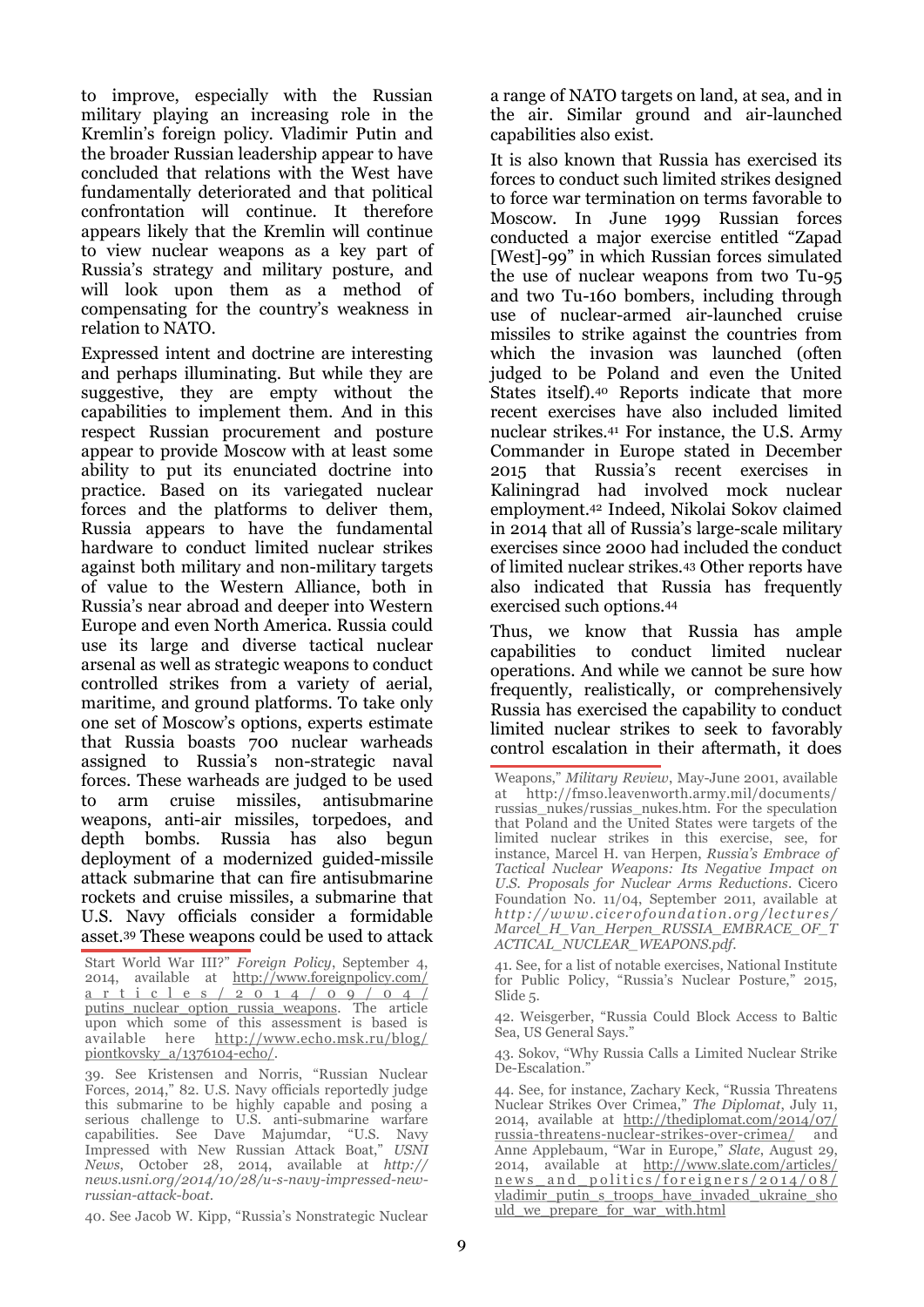appear reasonable to infer that Russian forces have developed some capability to do so, and perhaps a considerable capability. In other words, the West must assess that Russia has not only the will but also some significant ability to use nuclear weapons in a limited fashion for strategic effect.

## **The Challenge Posed to NATO**

This Russian capability to conduct limited nuclear operations designed to deescalate a conflict on terms favorable to Moscow poses a significant challenge to Western interests. In the event of a conflict, such a capability might give Russia the upper hand if NATO lacks the assets needed to weather and then overcome the effects of such employment or the resolve required to persevere through a limited nuclear war, which would by definition be a contest of nerves.<sup>45</sup> This could lead to the partial but still dramatic defeat of the Western Alliance over issues important enough for its members to judge it worthwhile to fight, a result that would have untold deleterious consequences.

But this Russian capability will also have relevance in situations short of outright fighting in ways that policymakers and experts focused on less extreme scenarios should also internalize. If Moscow believes that it has the ability to stare down the West under certain conditions, Russia might become emboldened and more aggressive in certain contexts. Those settings are likely to be those in which Moscow judges that it would have the better footing on the lower rungs of the ladder of escalation, likely due to some combination of firmer resolve, faster tactical deployment and response time, and superior local force. Moscow might think, for instance, that its ability to conduct controlled limited nuclear operations would give it the upper hand in a crisis or conflict stemming from, for instance, a politically ambiguous dispute in Ukraine, Georgia, and perhaps even the NATO Baltic states.<sup>46</sup> Fortified by this confidence, Moscow might be more willing to pursue a harder line and more ambitious set of objectives over

disputes with and about these countries. Indeed, a cursory examination of Russian behavior over the last two years suggests that Moscow has thought about its approach to Crimea and eastern Ukraine in something like this way, calculating that the West was not only unwilling to match Russian escalation but that Moscow might well be able to face down the Alliance if it did so. There is little reason to think that Moscow is finished exploring how far this logic will hold.

The key, then, is for the Atlantic Alliance to be adequately prepared for a Russian effort to use such a limited nuclear capability for coercive effect, either through threats or through actual employment. This means having effective limited nuclear capabilities of its own, as well as the resolve to stand fast in the event of Russian use and to respond appropriately with its own capabilities, nuclear or otherwise.<sup>47</sup> More broadly, however, it means that Western leaders need to *understand* that this is a serious problem, grasp its broad contours, and shape their policies accordingly, rather than dismiss such possibilities as unthinkable. Western leaders should understand that Russia has considerable capability to use its military forces – including its nuclear forces – in controlled but possibly decisive ways in plausible conflict scenarios. Preventing Russia from gaining from this ability – either through outright war or through the exploitation of the fear of it – will require appropriate capabilities and firm resolve. But first of all it will require understanding the problem. A good start would be by acknowledging it exists.  $\Diamond$ 

<sup>45.</sup> For the classic and still finest treatment, see Thomas C. Schelling, *Arms and Influence*. New Haven: Yale University Press, 1966. For a contemporary set of analyses of limited nuclear war, see *On Limited Nuclear War*, Kartchner and Larsen, Eds.

<sup>46.</sup> For Moscow's interest in and ability to create politically ambiguous situations, see, for instance, Peter Apps, "West Struggles With Russia's 'Ambiguous Warfare' Tactics," *Reuters*, November 27, 2014, available at http://www.reuters.com/article/us-russianato-security-idUSKCN0JB0BU20141127. See also

Paul Hockenos, "Baltic Russians Could Be the Next Pawns in New Cold War," *Al-Jazeera*, April 11, 2015, available at http://america.aljazeera.com/ opinions/2015/4/in-the-new-cold-war-baltic-russianscould-be-the-next-pawns.html and Agnia Grigas, "Are the Baltic States at Risk of Russian Aggression?" *The Hill*, April 13, 2015, available at http://thehill.com/ blogs/congress-blog/foreign-policy/238457-are-thebaltic-states-at-risk-of-russian-aggression

<sup>47.</sup> For the author's views on how to do so, see "Defining Strategic Stability: Reconciling Stability and Deterrence," in *Strategic Stability: Contending Interpretations*. E. Colby and M. Gerson., Eds. Carlisle, PA: Strategic Studies Institute, 2013; Elbridge Colby, "Countering Russian Nuclear Strategy in Central Europe," Center for the New American Security, November 11, 2015 available at [http://www.cnas.org/](http://www.cnas.org/opinion/countering-russian-nuclear-strategy-in-central-europe#.VnljovFGtsM) [opinion/countering-russian-nuclear-strategy-in](http://www.cnas.org/opinion/countering-russian-nuclear-strategy-in-central-europe#.VnljovFGtsM)[central-europe#.VnljovFGtsM;](http://www.cnas.org/opinion/countering-russian-nuclear-strategy-in-central-europe#.VnljovFGtsM) and Elbridge Colby and Jonathan Solomon, "Facing Russia: Conventional Defence and Deterrence in Europe," *Survival* 57:6 (December 2015/January 2016), 21-50.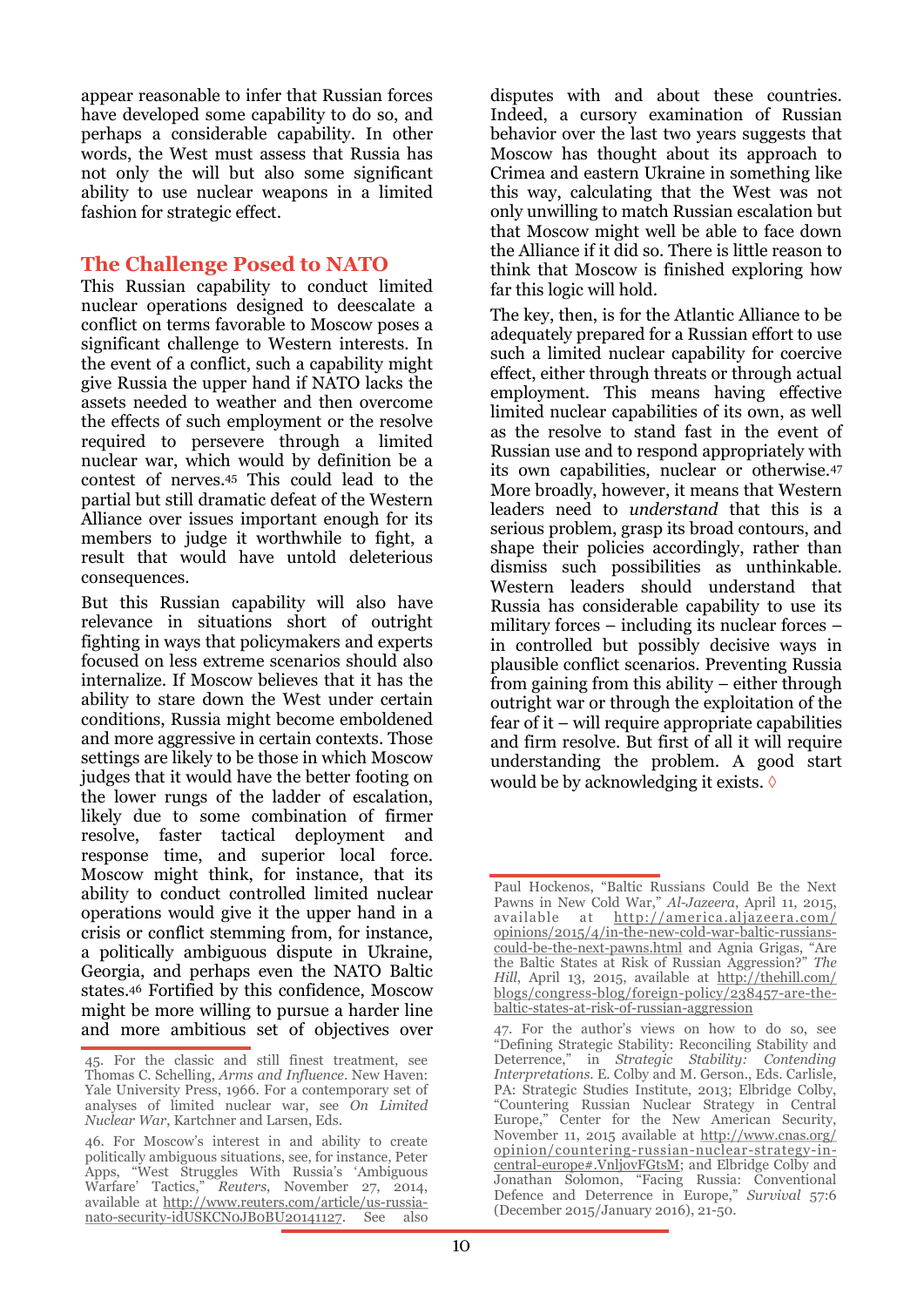#### *Author*

Elbridge Colby is the Robert M. Gates Senior Fellow at the Center for a New American Security. He is a regular consultant to the U.S. Government and previously served for over five years in a variety of government positions, including as a policy advisor to the Secretary of Defense's Representative to the New START Negotiations.

#### **Recently published**

- Igor Delanoë, « A la recherche du *modus vivendi* : le partenariat israélo-russe face à la crise syrienne », note n° 25/2015, 11 décembre 2015
- Victoria Madonna, « De la reconstruction à la réconciliation nationale : les défis de la sortie de crise centrafricaine », note n° 24/2015, 25 novembre 2015
- Gilles Boquérat, « L'Etat islamique au miroir de l'Asie du Sud », note n<sup> $\overline{0}$ </sup> 23/2015, 24 novembre 2015
- Pierre Verluise, « The European Union is losing its global clout », note n° 22/2015, 6 November 2015
- Bruno Tertrais, « Géopolitique des ruptures stratégiques contemporaines », note n° 21/2015, 2 novembre 2015
- Myriam Benraad, « Contre Da'ech, le 'retour au local' : le cas des tribus d'Irak », note n° 20/2015, 14 octobre 2015
- Emmanuelle Maître, « The NPT Review Conference: analyzing the Outcome », note n° 19/2015, 7 october 2015
- Florence Gaillard-Sborowsky, « Prolifération spatiale versus dissémination en matière spatiale : des enjeux sémantiques aux enjeux politiques », note n° 18/2015, 22 septembre 2015
- Mathieu Boulègue,« La recomposition de « l'étranger proche » à la lumière des événements en Ukraine, note n° 17/2015, 30 juillet 2015
- Céline Bayou, « Ukraine/Russie. Dimension gazière d'un conflit », note n° 16/2015, 16 juillet 2015
- Morgan Farghen, « China's Military Strategy 2015 », note n° 15/2015, 11 juin 2015
- Bruno Tertrais, « Fallout: the defence, industrial and technological benefits of nuclear deterrence », note n° 14/2015, June 1, 2015
- Bruno Tertrais, « Budget nucléaire et retombées' de la dissuasion », note  $n^{o}$  13/2015, 1er juin 2015
- Bruno Tertrais, « The 'humanitarian dimension' of nuclear disarmament: a legitimate debate?, note n° 12/2015, June 1, 2015
- Bruno Tertrais, « La 'dimension humanitaire' : du désarmement nucléaire : un débat légitime ? », note nº 11/2015, 1<sup>er</sup> juin 2015
- Bruno Tertrais, « Deterrence according to François Hollande », note n° 10/2015, June 1, 2015
- Bruno Tertrais, « La dissuasion selon François Hollande », note n° 09/2015, 1er juin 2015
- Krzysztof Soloch, « La coopération énergétique franco-polonaise face aux défis climatiques et sécuritaires », note n° 08/2015, 11 mai 2015
- Cédric Paulin, « La sécurité privée à l'aune du terrorisme, note n° 07/15, 29 avril 2015
- Manuel Ortega, « Why should Humanitarian NGOs avoid calling for military interventions ? », note n° 06/2015, March 16, 2015

The opinions expressed in this text are the responsibility of the author alone